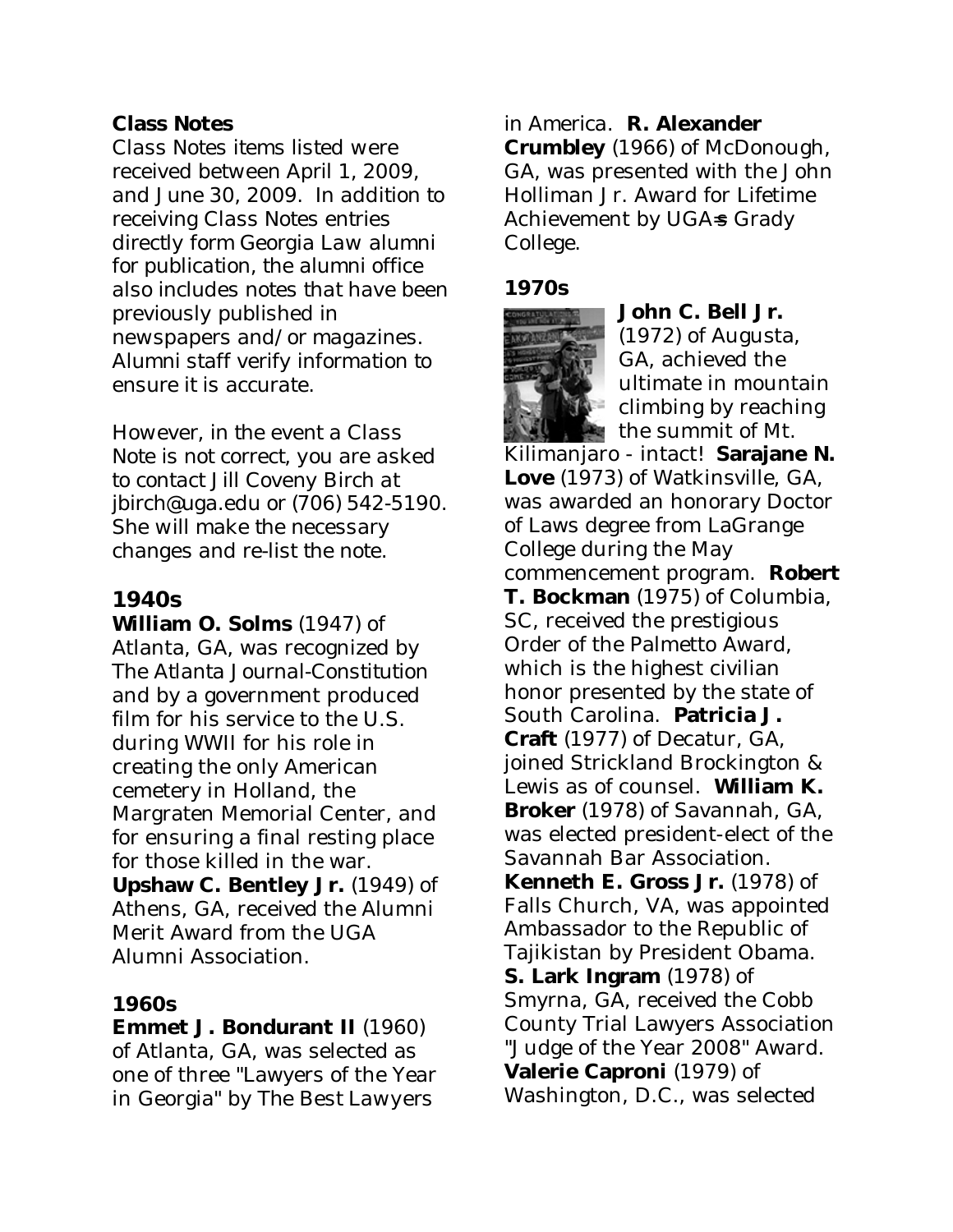to give UGA's inaugural Suzette M. Talarico Lecture.

# **1980 - 1984**



**Joseph T. Farrell** (1980) of Orlando, FL, was appointed judge of Compensation Claims for the Orlando district of

Florida. **Daisy Hurst Floyd** (1980) of Macon, GA, was included in the *Atlanta Business Chronicle's* list of "Who's Who in Education 2009." **Timothy W. Floyd** (1980) of Macon, GA, received the professionalism award from the Atlanta Bar Association during its annual meeting. **C. Glenn Dunaway** (1981) of Atlanta, GA, joined Morris, Manning & Martin as a partner. **Ertharin Cousin** (1982) of Rome, Italy, was confirmed by the U.S. Senate on Aug. 7, 2009, as ambassador to the United



Nations Agencies for Food and Agriculture. **Patricia G. Griffith** (1982) of Atlanta, GA, was selected for inclusion in an

"Executive Profile" published by the *Atlanta Business Chronicle*. **Nathaniel Lee** (1982) of Indianapolis, IN, was selected as a Distinguished Barrister for the State of Indiana by the Indiana Lawyers Leadership in Law Series. **John B. Wilkerson Jr.** (1982) of Macon, GA, joined Hathaway Properties as director

of the governmental housing division. **Timothy D. Scrantom** (1983) of Sullivan's Island, SC, launched Juridica Capital Managment, a company on the London Stock Exchange that



invests in claims. **Gregory A. Adams** (1984) of Stone Mountain, GA, was selected for the 2009 Georgia State

University Alumni Association Distinguished Alumni Community Service Award. **John H. Chalfant** (1984) of Shawnee Mission, KS, joined RPS Benefits/Northwestern Mutual as an employee benefits producer and financial representative.

### **1985 - 1989 Robert P. Hall III** (1985) of Washington, D.C., joined Dutko Worldwide as a senior vice president and director of international trade and tax policy. **Christopher J. McFadden** (1985) of Decatur, GA, was installed as the second vice president of the Atlanta Bar Association. **Frank J. Hanna III** (1986) of Atlanta, GA, was selected for membership in the Buckhead Coalition. **Gregory V. Sapp** (1986) of Savannah, GA, was elected treasurer of the Savannah Bar Association. **S. Wesley Woolf** (1986) of Savannah, GA, established the firm of Steffen & Woolf. **B.J. Bernstein** (1987) of Atlanta, GA,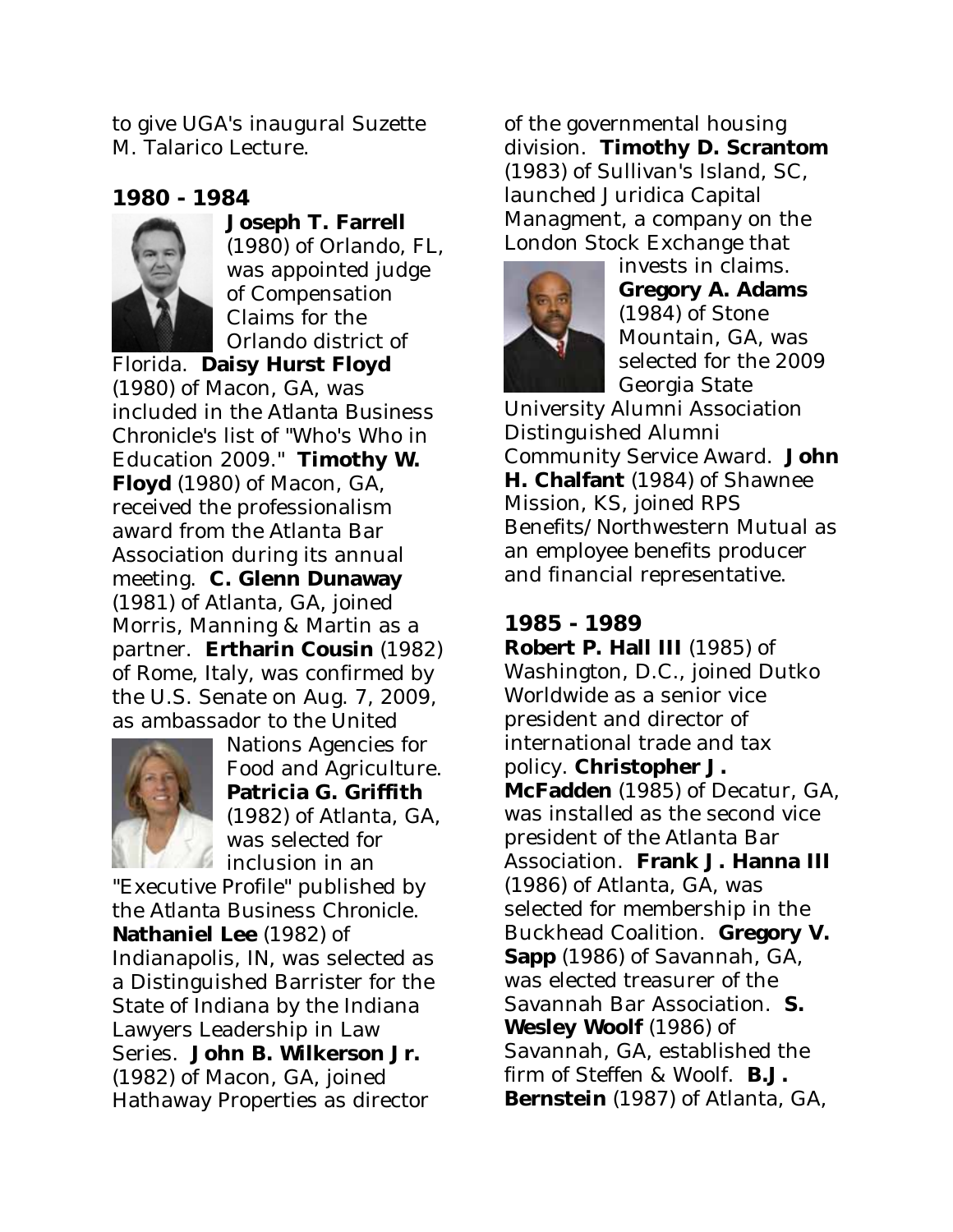

received the 2009 Justice Award from the John Jay College of Criminal Justice as a community

organizer and was recognized by the YWCA as a 2009 Woman of Achievement. **Tammy Cox Stokes** (1987) of Savannah, GA, was elected the first African-American woman to be president of the Municipal Court Judges Council of Georgia. **Michael B. Terry** (1987) of Atlanta, GA, was installed as the president-elect of the Atlanta Bar Association. **Elizabeth B. Chandler** (1988) of Atlanta, GA, joined the Asbury Automotive Group as vice president and general counsel. **Thomas C. Chubb III** (1989) of Atlanta, GA, was named president of Oxford Industries. **Scott J. Forster** (1989) of Calhoun, GA, argued the case *Dean v. U.S.* (08-5274) at the U.S. Supreme Court on March 4, 2009.

## **1990 - 1994**

**Tracy Seckinger Plott** (1991) of Atlanta, GA, joined the firm Schiff Hardin as a partner. **Lisa Goldwire Colbert** (1994) of Savannah, GA, was elected secretary of the Savannah Bar Association.

# **1995 - 1999**

**Austin E. Carter** (1995) of Macon, GA, was included in the 2009 list of "Georgia Super

Lawyers Rising Stars" by *Law & Politics* and *Atlanta* magazines. **Pratt H. Davis** (1995) of Marietta, GA, joined Page Perry as counsel. **James D. Blitch IV** (1996) of Atlanta, GA, received the professionalism award from the Atlanta Bar Association during its annual meeting. **David C. King** (1996) of Atlanta, GA, announced his marriage to Molly J. Prodgers (2005) on March 21, 2009. **John S. Mills** (1996) of Tallahassee, FL, was selected to be profiled in the *Jacksonville Business Journal*=*s* list of "40 under 40." **Holly A. Pierson** (1996) of Atlanta, GA, joined Morris, Manning & Martin as of counsel in the firm's healthcare/litigation department. **Michael H. Smith** (1996) of Savannah, GA, was featured in the "40 under 40" article published by Savannah's *The Business Report & Journal*. **Mari C. Chambers** (1997) of Savannah, GA, established the Chambers Law Firm, which will specialize in practicing social security disability law. **Hope C. Allen** (1998) of Atlanta, GA, joined the Social Security Administration as an attorney-advisor. **Robert S. Highsmith Jr.** (1998) of Atlanta, GA, was named executive partner of the Atlanta office of Holland & Knight. **Angela B. Hitch** (1998) of Roswell, GA, established the firm Hitch & Webb. **Robert D. Howell** (1998) of Moultrie, GA,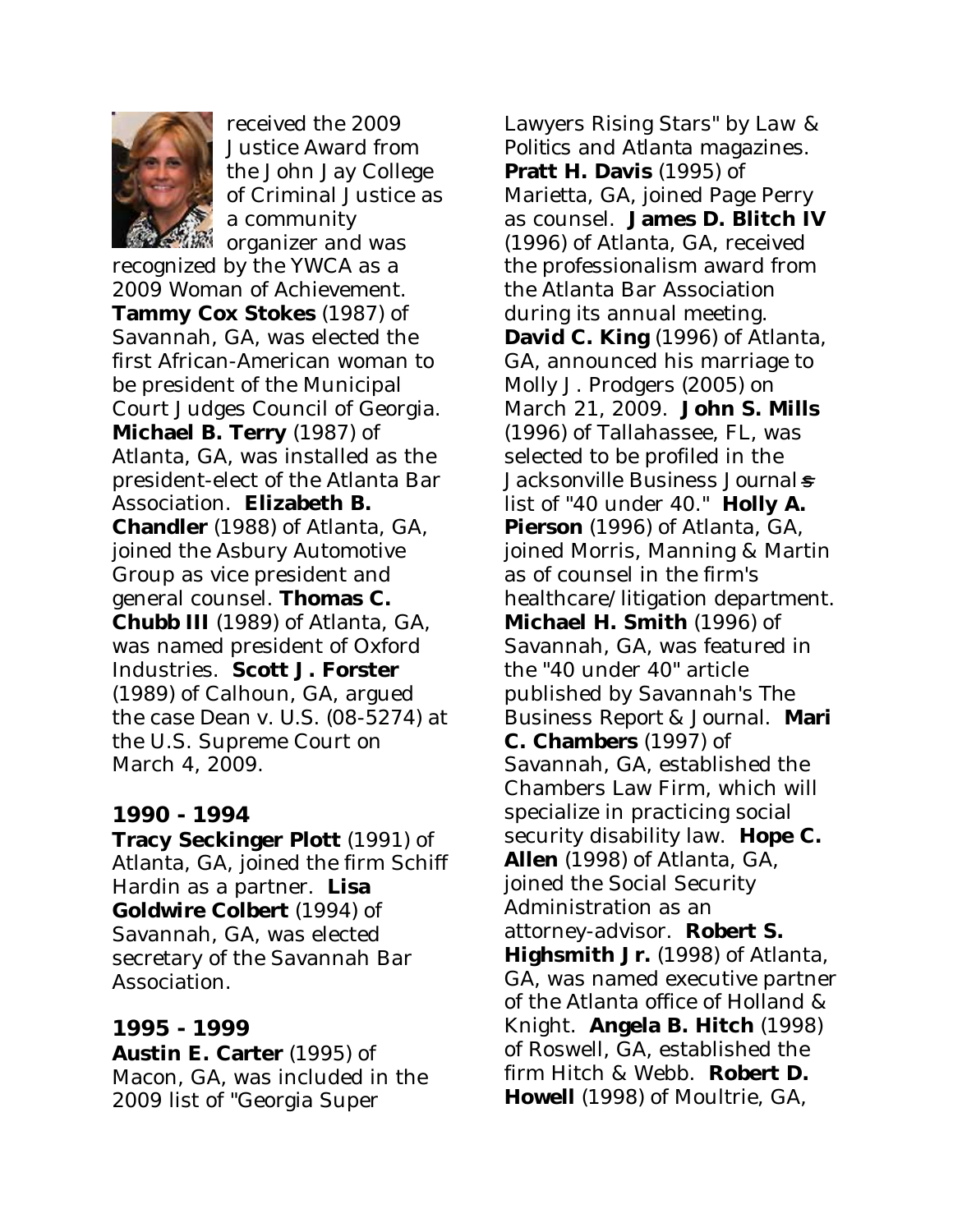was selected to be the guest speaker at the Winter-Spring 2009 commencement for Moultrie Technical College. **David C. Smith** (1998) of Rome, GA, established the firm Smith, Lewis and Haley. **Stacy B. Williams** (1998) of Decatur, GA, associated with the firm Mazursky Constantine. **J. Clay Fuller** (1999) of Columbus, GA, celebrated his 10 year law school anniversary by trying a two week jury trial with classmate Charlie Peeler of Albany, GA, in West Palm Beach Florida. The jury found in their favor and awarded their client \$2.5 million. **Scott E. Hitch** (1999) of Roswell, GA, established the firm Hitch & Webb. **John H. Longwell** (1999) of Washington, DC, joined the faculty of The George Washington University Law School. **Charles E. Peeler** (1999) of Albany, GA, celebrated his 10 year law school anniversary by trying a two week jury trial with classmate Clay Fuller of Columbus, GA, in West Palm Beach Florida. The jury found in their favor and awarded their client \$2.5 million.

#### **2000 - 2004**



**Sean C. Callahan**

(2000) of Tenafly, NJ, enjoyed celebrating the holidays with his daughter Mia who is already a Georgia

Bulldog fan. **Kristin Holloway Jones** (2001) of Decatur, GA,

celebrated with her husband Shane and daughter Carson the birth of Harper Caroline on Jan. 3, 2009. **A. Bryan Baer** (2002) of Atlanta, GA, received the professionalism award from the Atlanta Bar Association during its annual meeting. **Keshawn M. Harry** (2002) of Tucker, GA, co-authored the article "The Georgia Uniform Securities Act of 2008: An Analysis of Significant Changes to Georgia's Blue Sky Law," which was published in the *Georgia Bar Journal*. **John F. Kane** (2002) of Decatur, GA, associated with Fields, Howell, Athans & McLaughlin. **Edward A. Marshall** (2002) of Mableton, GA, authored "A Phoenix Rising: Elimination of the Requirement of First-Person Reliance Under Civil Rico and Its Implications For Georgia Litigants," which was published in the *Georgia Bar Journal*. **Peter B. Murphy** (2002) of Greenville, SC, was appointed vice chair of the Labor and Employment Law Committee of the American Bar Association's Young Lawyers Division. **Mariclair E. Partee** (2002) of Bethlehem, PA, was appointed canon for the Ministry of the Baptized at the Cathedral Church of the Nativity in the Episcopal Diocese of Bethlehem, PA. **Mary Beth Hand** (2003) of Macon, GA, became a permanent law clerk for Senior District Judge Hugh Lawson. **Coby S. Nixon** (2003) of Atlanta, GA, announced his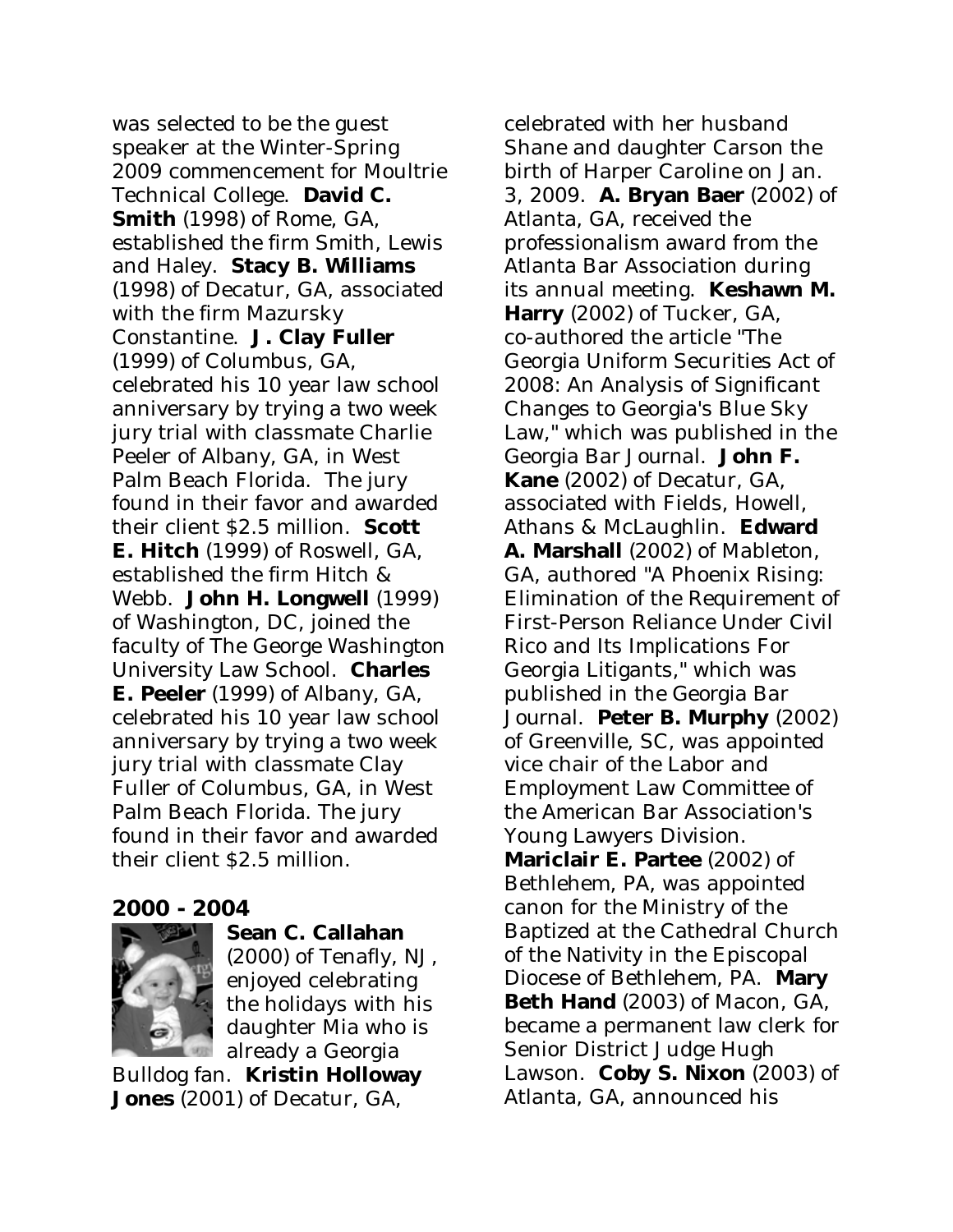marriage to Ansley Brannen on May 23, 2009. **Rebecca C. Franklin** (2004) of Atlanta, GA, established the law firm FranklinLaw. **John G. Perry** (2004) of Commerce, GA, announced his marriage to Sarah Anne Galle (2008) on Sept. 6, 2008.

#### **2005 - 2009**

**Brandon P. Ansley** (2005) of Atlanta, GA, announced his marriage to Emily Nelson on April 18, 2009. **Ramsey Henderson Bridges** (2005) of Athens, GA, was selected to participate in the 2010 Athens L.E.A.D. Class. **Robert L. Fortson** (2005) of Decatur, GA, associated with Turner Bachman & Garrett. **R. Jason Fowler** (2005) of Washington, D.C., associated with Covington & Burling. **Amelia Godfrey Helmick** (2005) of Columbus, GA, announced her



marriage to David Helmick on April 18, 2009. **J.L. King II** (2005) of Tallahassee, FL, joined the South Georgia Judicial

Circuit's Public Defender Office Additionally, he celebrated with his wife Brittney the birth of their son James Lory "Trip" III on March 16, 2009. **Molly Prodgers King** (2005) of Atlanta, GA, announced her marriage to David C. King (1996) on March 21, 2009. **Justin A. Danner** (2006) of Atlanta, GA, joined the

company Fiserv as an attorney. **Leland H. Kynes** (2006) of Atlanta, GA, associated with Holland & Knight. **Christopher M. Gant** (2007) of Atlanta, GA, associated with Quirk & Quirk. **Patrick H. Garrard** (2007) of Athens, GA, was selected to participate in the 2010 Athens L.E.A.D. Class. **Nia C. Mahallati** (2007) of Arlington, VA, became the chair of Vanguard Alliance Corp. (mentor prodigy company to E-merging Technologies Group) in Reston VA. **Meghan Dougherty Marino** (2007) of Atlanta, GA, associated with Fields, Howell, Athans & McLaughlin. **Rachel Harkavy Wilson** (2007) of Dallas, TX, announced her marriage to Scott Wilson on April 4, 2009. **Adam B. Land** (2008) of Athens, GA, was selected to participate in the 2010 Athens L.E.A.D. Class. **Michael A. Melonakos** (2008) of Atlanta, GA, announced his marriage to Brende Merlé Smith on April 25, 2009. **Sarah Galle Perry** (2008) of Atlanta, GA, announced her marriage to John G. Perry (2004) on Sept. 6, 2008. **Efrain A. "Sonny" Poloche** (2008) of Atlanta, GA, was named a board member of the Georgia Association of Latino Elected Officials. **Christopher L. Lockwood** (2009) of Macon, GA, authored a note "Biotechnology Industry Organization v. District of Columbia: A Preemptive Strike Against State Price Restrictions